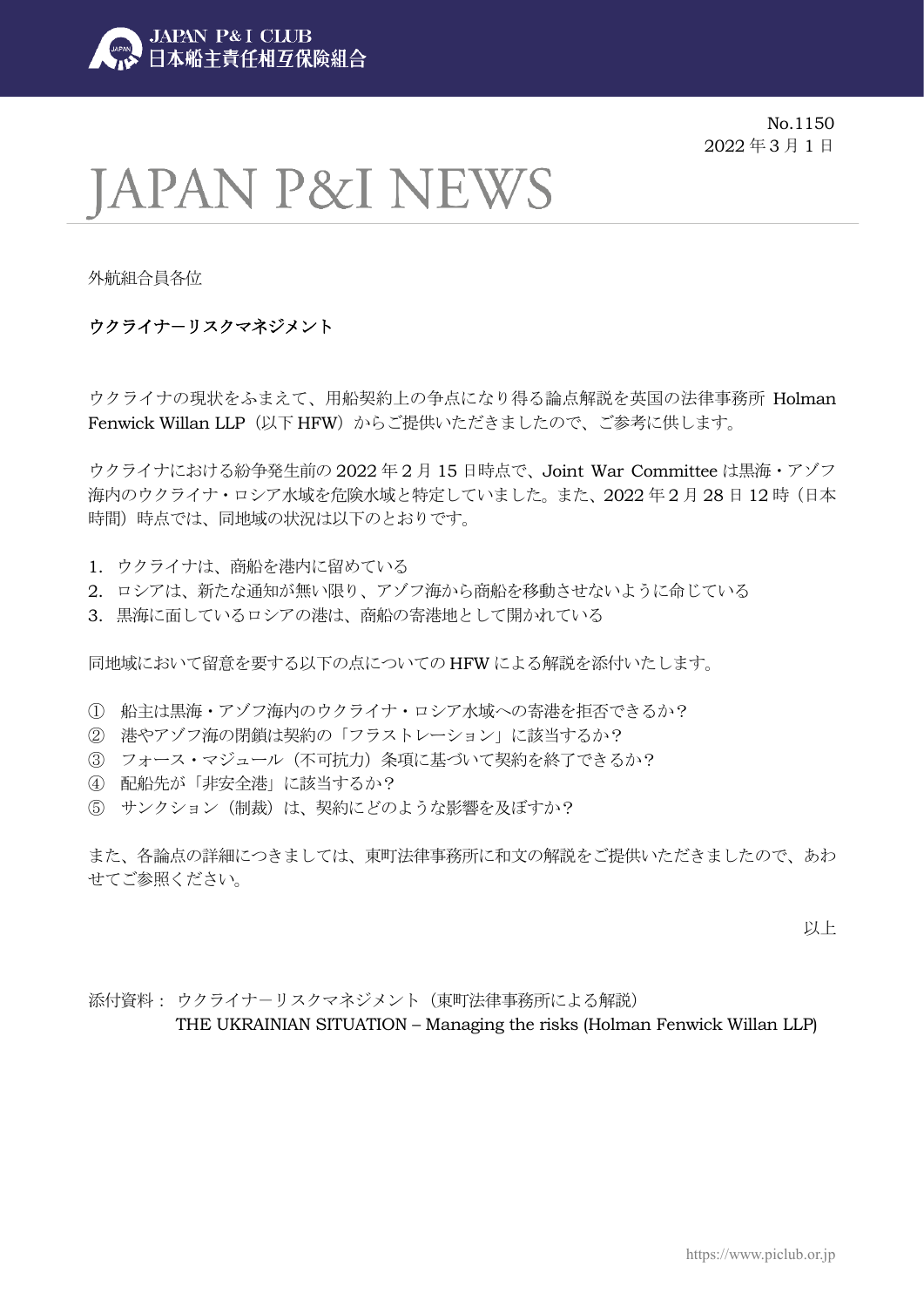

**HIGASHIMACHI, LPC 15th Floor, Fukoku Seimei Building 2-2-2 Uchisaiwai-cho, Chiyoda-ku Tokyo 100-0011 JAPAN Tel: +81 (0) 3-3595-6651 Fax: +81 (0) 3-3595-6652 www.higashimachi.jp** 

弁護士法人東町法律事務所 弁護士 山下 和哉 外国法事務弁護士(西オーストラリア州) ピーター・キャシディ

目下、緊迫するウクライナ情勢について、Holman Fenwick Willan LLP から別紙のレタ ー(以下「HFW レター」といいます。)が提出されているところですが、これを踏まえ て、特にメンバーの皆様がおさえておくべきポイントにつき、日本語にて、次の通り、 コメントさせていただきます。

なお、本コメントは、HFW レターの単純な日本語訳ではなく、HFW レターの内容を 参照しつつ、当職ら自身の見解も補足的に追加したものです。

HFW レターでは、主に、緊張状態にあるウクライナやロシアの港への航海、寄港等 の傭船者による指示について、定期傭船又は航海傭船契約上、船主がその指示を拒否す ることができるのか、という観点からの検討がされています。

#### ➀ 戦争危険条項(War Risk Clause)

傭船契約上、Conwartime や Voywar のような戦争危険条項(War Risk Clause)が規定 されている場合、船主は、これを根拠に、その港への航海等を拒否することが可能とな ります。

 その際に満たされるべき要件は、(当該条項の規定次第ではありますが、)「船長又は 船主の合理的な判断により、本船、積荷、船員等が戦争危険にさらされている可能性が ある」と言えることです。

「Triton Lark」の判例では、この可能性の要件について、「現実に発生する可能性」(real likelihood)が必要であると解すべきと判断されています。

 「現実に発生する可能性」については、信用性のある証拠に基づいて、合理的に判断 される必要がありますが、実際に、複数の船舶が現地で紛争に伴う物理的な損害を被っ ていることからすると、「現実に発生する可能性」があると合理的に判断される可能性 が認められる余地は十分にあろうかと思われます。

 もっとも、現状、ウクライナ・ロシア代表団による停戦交渉が行われる予定である等、 日々の情勢が随時変化しているので、その時点における最新情報と証拠を確保・記録し ておくことが重要であると考えます。

 また、今後、緊張状態にあるウクライナ又はロシアの港に航海することを決定した場 合、船主は、戦争危険に対する追加保険に関する傭船契約上規定された要件(傭船者に よる当該保険への同意や承認を含みます。)が厳密に順守されていることを確認しなけ ればなりません。

➁ フラストレーション

 英国法上、契約当事者の帰責性がなく事後的に契約目的が達成できなくなった場合に は、契約を終了させて、契約上の義務から当事者を解放する法理(フラストレーション) が認められています。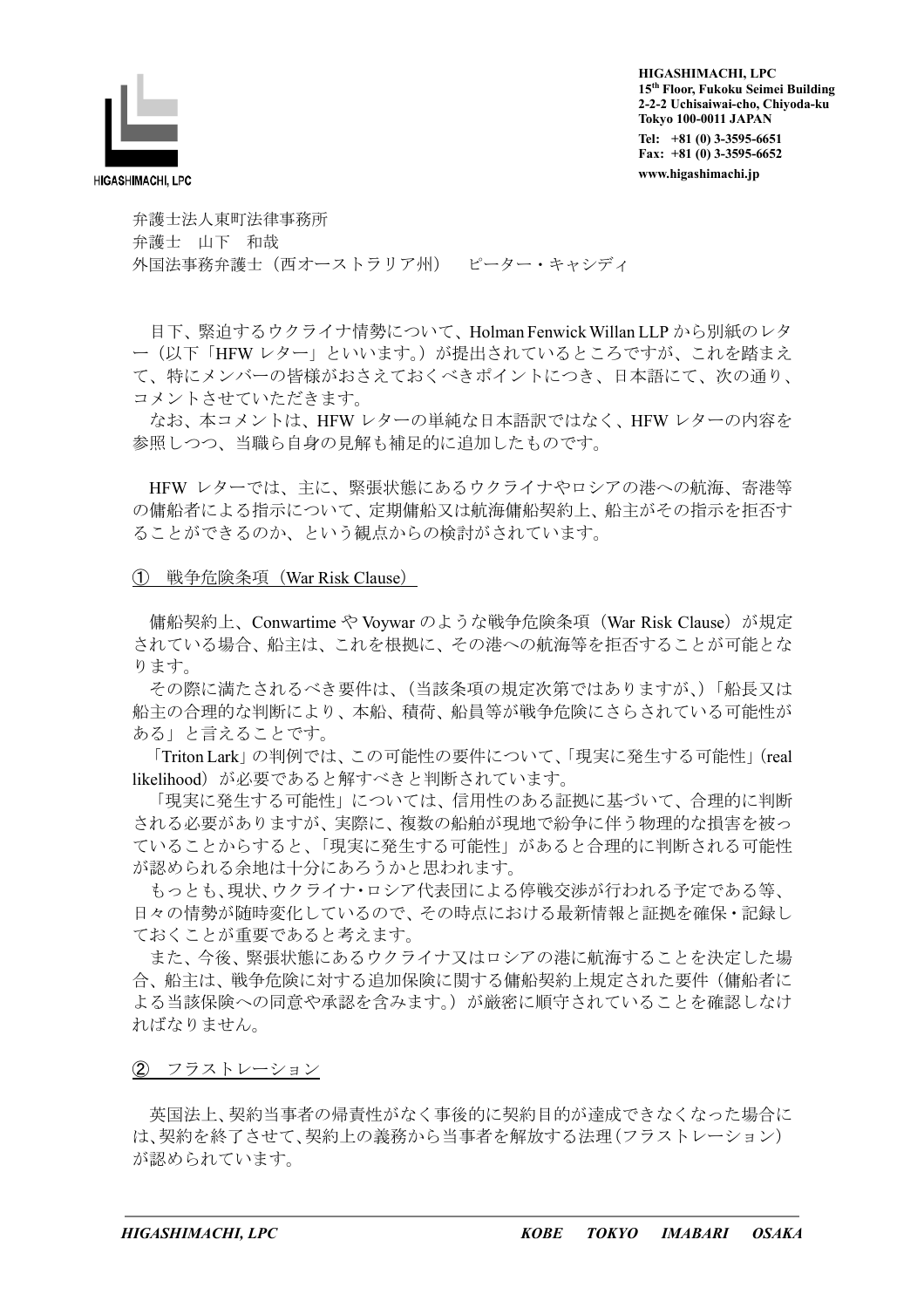これは、コモンロー上の概念であり、契約上の規定によらずに発動できる法理です。 フラストレーションが認められる場合、各当事者は、契約上の義務の履行を免除され ることとなります。

 フラストレーションが認められるための要件は、➀予期しない事態の発生、 ➁船主と傭船者のコントロールを超える事態であること、及び③物理的に又は実務上、 傭船契約を履行することが不可能又は履行義務が傭船契約締結時の義務とは本質的に 異なる義務に変質したこと、とされています。

 なお、この要件の判断に際しては、単に義務の履行が難しくなる、不便になる等や、 義務を履行には重大な損失が伴う、という程度では、当該要件が充足されたとは言えな いとされています。

 定期傭船の場合、航行可能な範囲が広く規定されているのが一般的であることを踏ま えると、傭船者が危険地域以外の港を指定すれば足りると考えられ、フラストレーショ ンが認められにくくなると思われます。

 他方、航海傭船の場合、具体的な陸揚港を指定しているのが一般的であるので、定期 傭船よりは、フラストレーションが認められる余地は広いと考えられます。

 もっとも、フラストレーションは、いわば最後の砦という位置付けでもあり、認めら れるためには相当高いハードルをクリアする必要がある点に留意が必要です。

③ フォース・マジュール

 傭船契約上、フォース・マジュール(不可抗力)条項が規定されている場合、その条 項に定められた要件を充足するときは、当該規定に従って、契約当事者の義務が免除さ れることとなります。

前述の②フラストレーションと③フォース・マジュールとの決定的な違いは、フラス トレーションは契約上の規定に基づかないコモンロー上の法理である一方、フォース・ マジュールはあくまで契約上の規定に基づくものである、という点にあります。

 このような性質の違いにも関係しますが、フォース・マジュールによる主張をする場 合には、具体的に当該条項に規定された要件の充足性を検討するとともに、要件を満た した場合の法律効果(法的な結果、権利変動)についてもその条項の規定どおりにしか 発生しないということになります。すなわち、フォース・マジュール条項に契約が終了 する又は当事者の義務の履行を免除する等の具体的な法律効果についての規定がない 限り、そのような法律効果が認められないということになります。

④ 非安全港

 通常、傭船契約には、傭船者によって安全港が指定される旨規定されており、指定港 が非安全港であると認められる場合には、船主は、傭船者によるその港へ航海の指示を 拒否することができ、また、その指示に従った結果被った損害の賠償を傭船者に対して 請求することができるとされています。

 「Eastern City」の判例において、安全な港とは、(i)関連する期間中、(ii)特定の船舶が、 (iii)入港し、港を利用し、出港でき、(iv)適切な航海技術及びシーマンシップにより避け ることの出来ない危険にさらされることがない港をいい、また、(v)異常事態の発生によ り危険となったとしても非安全港とならない旨判示されました。

 特に定期傭船においては、傭船者は、第一次には、港の指定時において、将来的に安 全であろう港を指定する義務を負うとともに、第二次的には、指定港が事後的に安全で なくなった場合には、従前の指示をキャンセルし、新たにその時点において将来的に安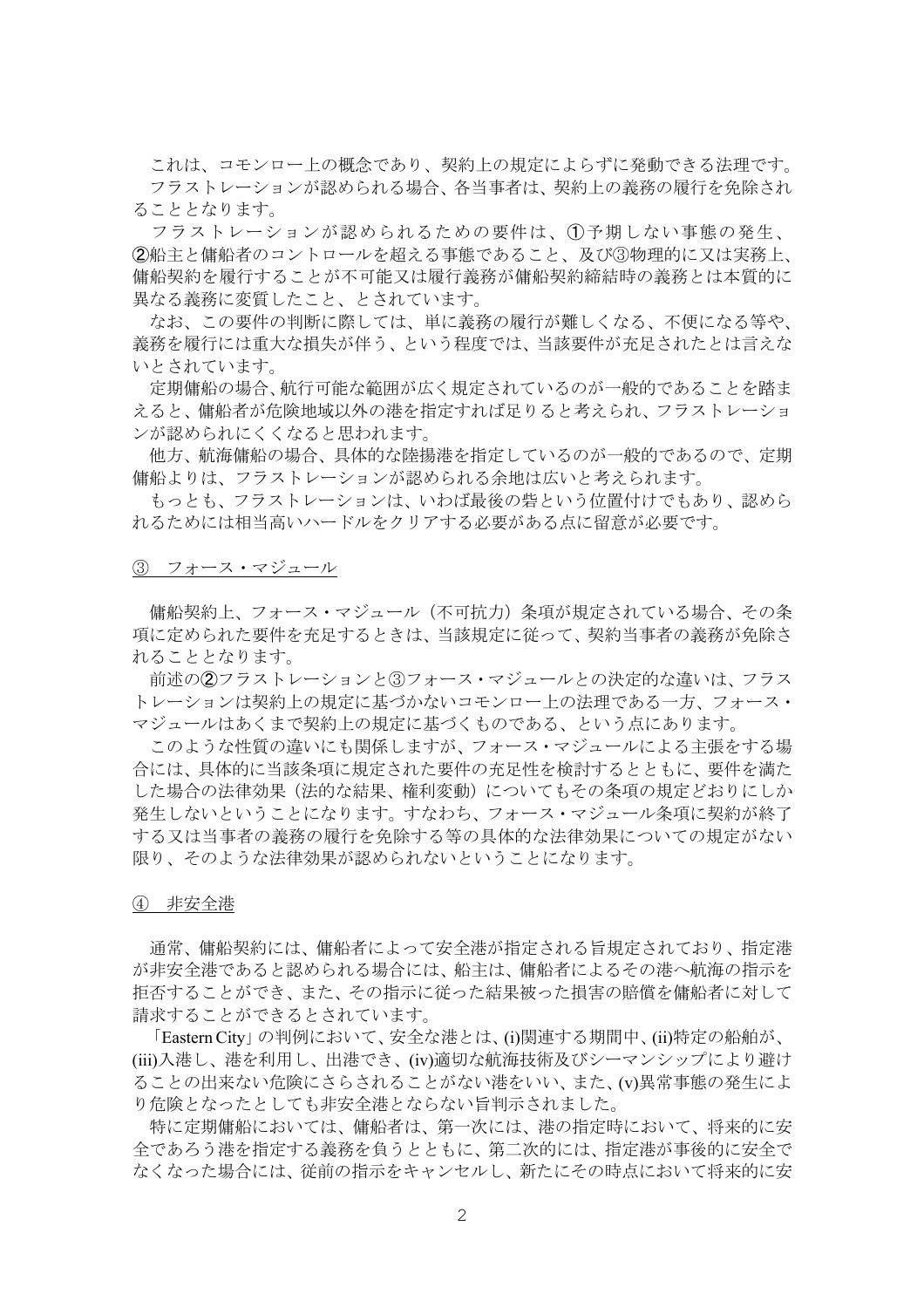全であろう港への指示をすべき義務を負うとされています。

したがって、仮にウクライナの港への航海指示の時点では安全港であると思われてい た場合であっても、その後の情勢の変化によって、当該港が非安全港となった場合には、 その時点で、傭船者が別の安全港を新たに指定する義務が発生することとなり、船主と しては、当初の指示を拒否し、傭船者に対して、別途有効な指示を求めることができる ということになります。なお、傭船者が当初の指示に固執した場合、repudiatory breach (履行拒絶)に当たることとなり、船主は、傭船契約を解除する権利を有することとな ります。

 他方、航海傭船においては、基本的には、一度、港を指定した後は、それを変更する ことはできないと思われます。仮に、諸事情を勘案して、船主・傭船者間で陸揚港を変 更する合意ができた場合には、船主は、B/L 又は Waybill 上荷主に対して負担する別途 の義務の違反にならないことを確認・検討する必要があります。

#### ⑤ サンクション

現状、様々なサンクションがロシアに関連する法人・個人に対して課されているとこ ろです。もしこのようなサンクションを理由に傭船契約の履行ができなくなった場合に は、フラストレーションが認められることとなります。

 また、傭船契約にはサンクション条項が規定されている場合もあるので、当該サンク ション条項の内容も確認する必要があります。

最後に、ウクライナ・ロシアの緊迫状態は、時々刻々とドラスティックに変化してお り、その時点ごとに、具体的に検討する必要があることにご留意ください。

上記➀~⑤のうち、➁フラストレーション以外は、基本的には、傭船契約上の規定に 従うことになるので、具体的な文言をレビューし、法律要件と法律効果を吟味する必要 があります。

以上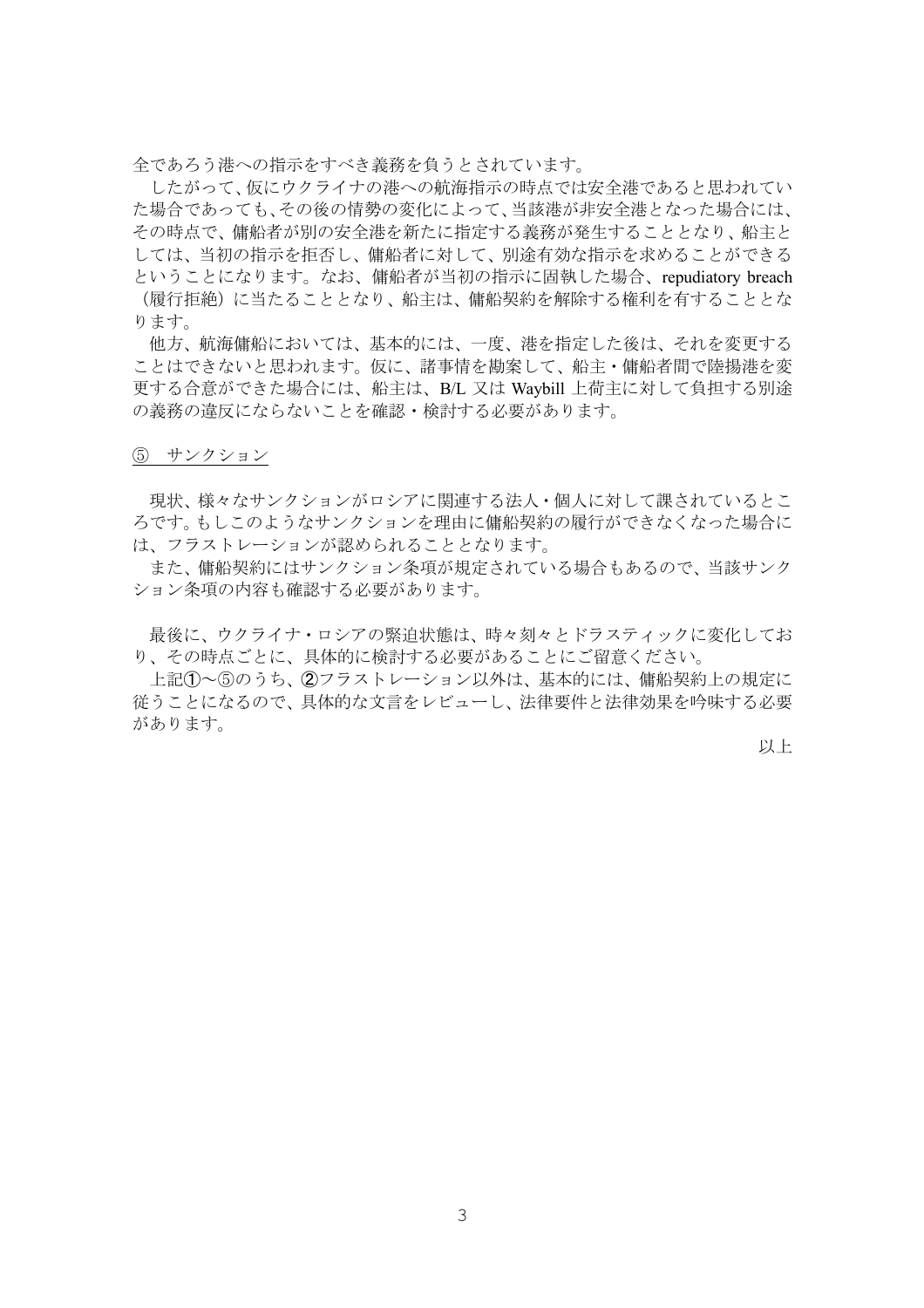### **Toby Stephens (Partner, Singapore) Jean Koh (Partner, London) and Angus Edgell (Associate, London) - HFW**

## **THE UKRAINIAN SITUATION – Managing the risks**

This article is intended to give broad guidance on potentially relevant issues arising from the current situation in Ukraine. However, circumstances are changing quickly and Members should consider seeking Club advice on a case by case basis.

Russian military were ordered into rebel held areas of Ukraine on 21 February 2022 followed by a full scale attack on Ukraine on 24 February 2022. Previously, on 15 February 2022, the Joint War Committee had added Ukrainian and Russian waters in the Black Sea and Sea of Azov as Listed Areas.

The position is fluid and information can appear contradictory and is often unverified. We understand however that the current position is as follows:

- 1. Ukraine has suspended all commercial shipping at its ports
- 2. Russia has ordered the Sea of Azov closed for the movement of commercial vessels until further notice
- 3. Russia's ports on the Black Sea remain open for navigation and use by commercial vessels

Members operating in these areas will want to consider their rights and obligations under their existing and future contracts and identify any specific exposures that they may have.

### Can owners refuse to transit or call at a port in Ukrainian and Russian waters in the Black Sea/Sea of Azov?

Where a charterparty contains a War Risk Clause (such as Conwartime or Voywar), depending on the wording of the specific clause, an owner may be entitled to refuse the order of the charterer to proceed to a war risk affected port, seek alternative orders from the charterer or even cancel the charterparty. The question to be answered is whether, in the reasonable judgment of the Master, the vessel, its cargo, crew or other persons onboard **may be or are likely to be exposed to war risks**. In the case of *The Triton Lark* it was held that owners could refuse orders in circumstances where there was a "real likelihood" that proceeding to the port would expose the vessel to the danger described – it must therefore be based on evidence rather than speculation and owners should make all necessary enquiries and carry out their own due diligence in order to form their judgment.

As matters currently stand, it appears that commercial vessels cannot now call at Ukrainian ports or Russian ports in the Sea of Azov therefore in practical terms the question is unlikely to arise for the time being.

The recent attacks on vessels by military forces suggest that there would be a real likelihood that a vessel would be exposed to war risk dangers at most of the Ukrainian ports. As to Russian ports on the Black Sea, the dangers and risks would need to be considered on a case by case basis and owners should note that a wrongful refusal of orders can be a costly mistake. It should be noted that from an insurance perspective, losses arising from war risks are excluded from standard P&I cover.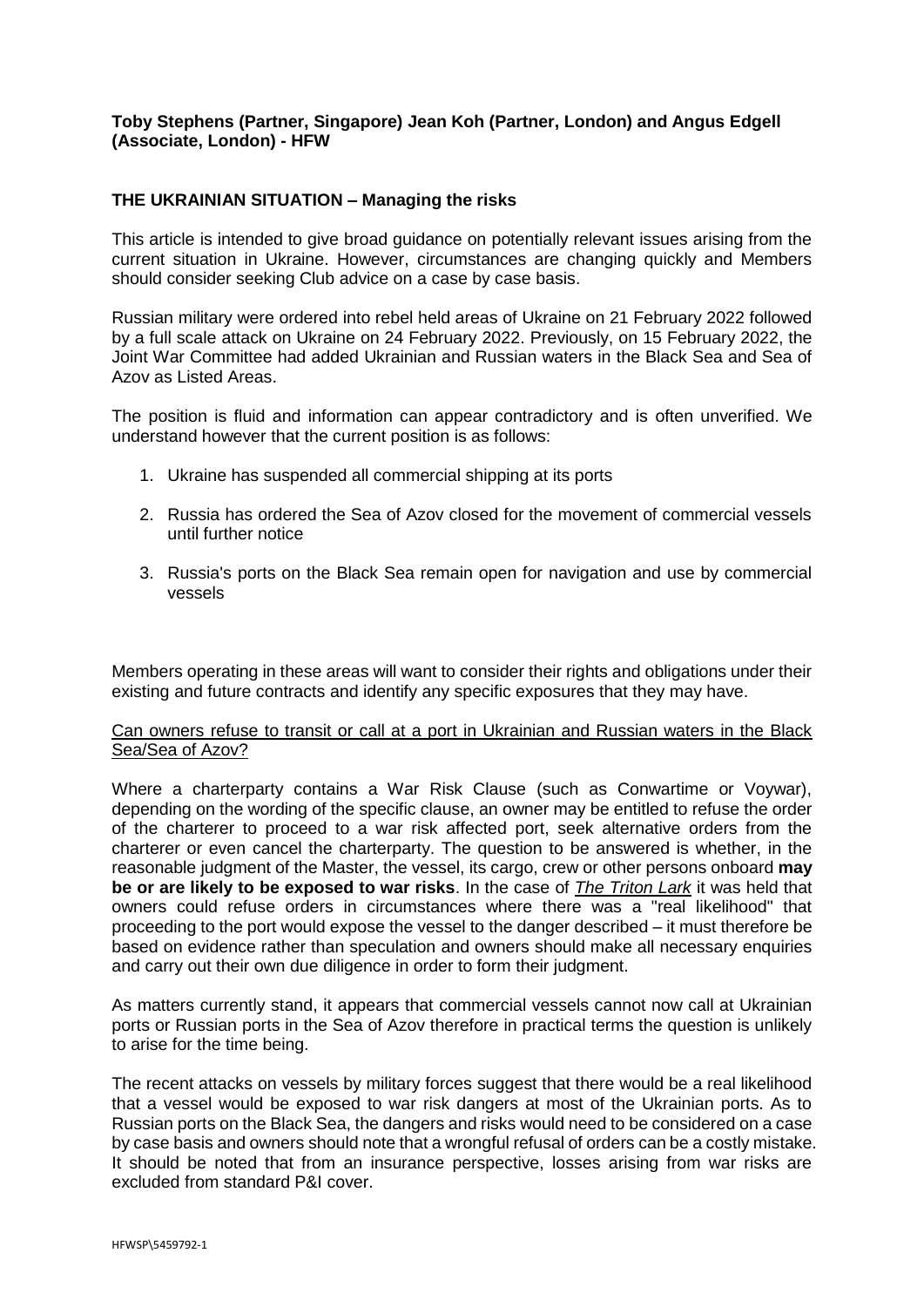## Could closure of these ports and the Sea of Azov frustrate a contract?

This will depend on the terms of the relevant contract as well as the duration of the closures. For a contract to be frustrated, it must either be impossible to perform or there needs to be a radical change to the nature of the contractual obligation. Delay and extra expenses alone will not be sufficient for a contract to be frustrated (except in exceptional circumstances in relation to duration).

In time charters, charterers usually have a geographic range that they can order the vessel to and therefore, the ability for the vessel to call elsewhere would make it harder for a time charter to be frustrated in these circumstances. In contrast, voyage charters, COAs, bills of lading and sale contracts have the potential to be more affected as they usually involve named ports, although it should be emphasised that frustration requires a high threshold under English law.

The effect of frustration is that both parties are released from their contractual obligations from the time of the frustration, but any claims / rights which had accrued before the frustration will still be intact.

### Terminate a contract on the basis of force majeure?

There is no free-standing principle of force majeure under English law therefore it will be necessary to review the contract in question to establish whether there are any force majeure provisions agreed.

#### Are these ports "safe ports"?

If the charterparty contains a safe port / safe berth warranty, a master is entitled to refuse an order to an unsafe port and charterers will be responsible for any losses suffered by owners as a result of proceeding to an unsafe port.

The basic position is that a port is not safe unless, at the relevant time, a ship can reach, use and return from it without being exposed to a danger which cannot be avoided by the exercise of good seamanship (see *The Eastern City*). Whether it is possible to use the ports in this manner will depend on the individual facts of the port in question.

The safety of the port has to be judged prospectively – in other words, at the time the voyage order was given. This point will be particularly relevant as it is likely that most voyage orders to Ukrainian ports would have been given before the physical invasion of Ukraine by Russian troops and the attacks suffered by vessels at the various ports in Ukraine. The relevant port(s) may therefore have been safe at the time the orders were given but subsequently become unsafe. In time charters, if a port subsequently becomes unsafe, a master is entitled to refuse to continue the voyage to the ordered port and ask for alternative orders. However, for a voyage charter, once the charterers have nominated a (one) named port, they will usually have no right nor obligation to send the vessel to another port, and therefore an owner does not have the contractual right to ask for alternative orders from the voyage charterer.

#### How do the US, EU and UK sanctions affect my contract?

Wide ranging sanctions have been and are being put in place against various Russian entities and individuals. If performance of the Charterparty would be illegal following sanctions, it may become frustrated. Sanctions provisions within contracts should be reviewed to see how and to what extent this will have an effect.